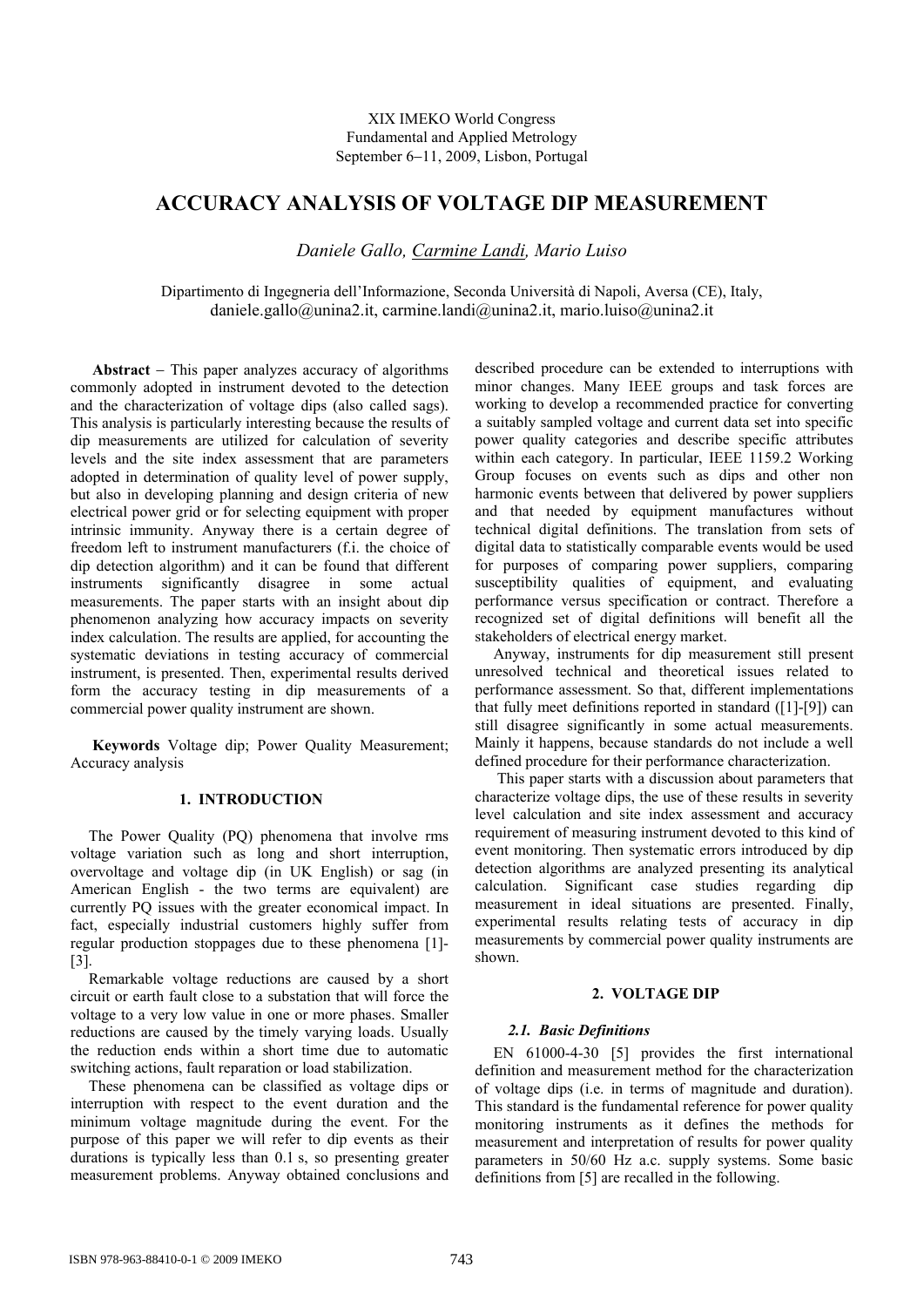Supply voltage dips are reductions of the voltage magnitude at a point in the electrical system below a specified threshold chosen for the purpose of detecting and followed by voltage recovery after a short period of time (dip duration), from half a cycle to a few seconds. The lowest rms value measured during the event is called residual voltage.

The measured quantity for event detection could be either phase to ground voltage and/or phase to phase voltage with different detection capability [7]. Phase to phase voltages have wider detection capability, best results could be obtained with measurement on all six voltage amplitude (thee phase to ground and three phase to phase).

The dip threshold is a percentage of either  $U_{\text{din}}$  (declared input voltage) or the sliding voltage reference  $U_{sr}$  (voltage magnitude averaged over a specified time interval). Dip thresholds are typically in the range 85% to 90%. In the following analyses a thresholds of 90% will be adopted.

On single-phase systems a voltage dip begins when the rms voltage falls below the dip threshold and ends when the rms voltage is equal to or above the dip threshold plus the hysteresis voltage. The purpose of hysteresis voltage is to avoid counting multiple dips when the voltage magnitude oscillates around the threshold level. Typically, the hysteresis is equal to 1 or 2 % of  $U_{\text{dim}}$ . In the following analyses an hysteresis of 2% will be adopted.

On polyphase systems a dip begins when the rms voltage of one or more channels is below the dip threshold and ends when the rms voltage on all measured channels is equal to or above the dip threshold plus the hysteresis voltage.

Typically, a voltage dip is characterized by a pair of data, residual voltage  $(U_{res})$  and duration:

- the residual voltage is the lowest rms value measured on any channel during the dip;
- the duration is the time difference between the moment of beginning and of the end of the voltage dip. For polyphase measurements, the duration can be started on one channel and terminated on a different channel.

Voltage dip envelopes are not necessarily rectangular, so, for a given voltage dip, the measured duration depend on the selected dip threshold value. It is worthwhile underlining that phase shifts may occur during voltage dips.

Even if interest was focused on supply voltage dips, other similar PQ aspects should be accounted too as they directly impact on measurement parameters of voltage dips: fluctuation of the supply voltage, supply voltage interruptions, supply voltage swells. In addition, also others PQ phenomena have to be taken into account because they indirectly impacts on voltage dip measurement: fundamental frequency deviation, supply voltage unbalance, light flicker, voltage harmonics and interharmonics.

For this reason accuracy requirement of PQ measurement instrument have to be assured only when other PQ phenomena are within a specified range [5]. Maximum permissible error specifications for voltage dip are for residual voltage/voltage magnitude  $\pm 0.2$  % of U<sub>din</sub> and for duration  $\pm 1$  cycle. It is worthwhile noting that [5] assumes as definition of accuracy: maximum expected deviation of a measured value from its actual value. This is not in agreement with [11] and in the following maximum permissible error will be preferred.

# *2.2. Site Index and Severity Indexes*

Measurement results of a single dip event are used for troubleshooting and diagnostics. More often the calculation of single-event indices is an intermediate step in the calculation of site indices.

Site indices are used for compatibility assessment between sensitive equipment and the power supply and can be used as an aid in the choice of a voltage-dip mitigation method. They can also be used to provide information to local customers on the voltage quality e.g. for the follow-up of premium power contracts. Site indices are calculated from single–event indices, i.e. the residual voltage and the duration obtained for all voltage-dip events at one site during a certain period of time. At locations where seasonal variations in the number of dips can be expected, the monitor period should be an integer multiple of one year. For locations with a strong seasonal variation in the event frequency, a three to five-year monitoring period is recommended to incorporate year-to-year variations in the seasonal effects. Site indices can be calculated as the number of events more severe than a certain curve (i.e. the ITIC or the SEMI F47 curve) or below a certain residual voltage (SARFI indices as in IEEE Std 1564 draft 5) (see fig.1 ). The voltage dip severity is calculated from the residual voltage (in p.u.) and the duration of a voltage dip in combination with a reference curve.

It is recommended by [8] to use the SEMI curve as a reference, but the method works equally well with other curves. From the residual voltage,  $V<sub>p</sub>$  and the event duration, *d*, the event severity is calculated as follows:

$$
S_e = \frac{1 - V}{1 - V_{curve}(d)}\tag{1}
$$

where  $V_{curve}(d)$  is the residual voltage of the reference curve for the same duration. For an event on the reference curve the severity equals one; for an event above the curve the index is less than one; for an event below the curve the index is greater than one. For events with the residual voltage above the dip threshold the severity is equal to zero. The longer the event duration and the lower the residual voltage, the higher the severity index. In Tab I some examples of calculation are reported.



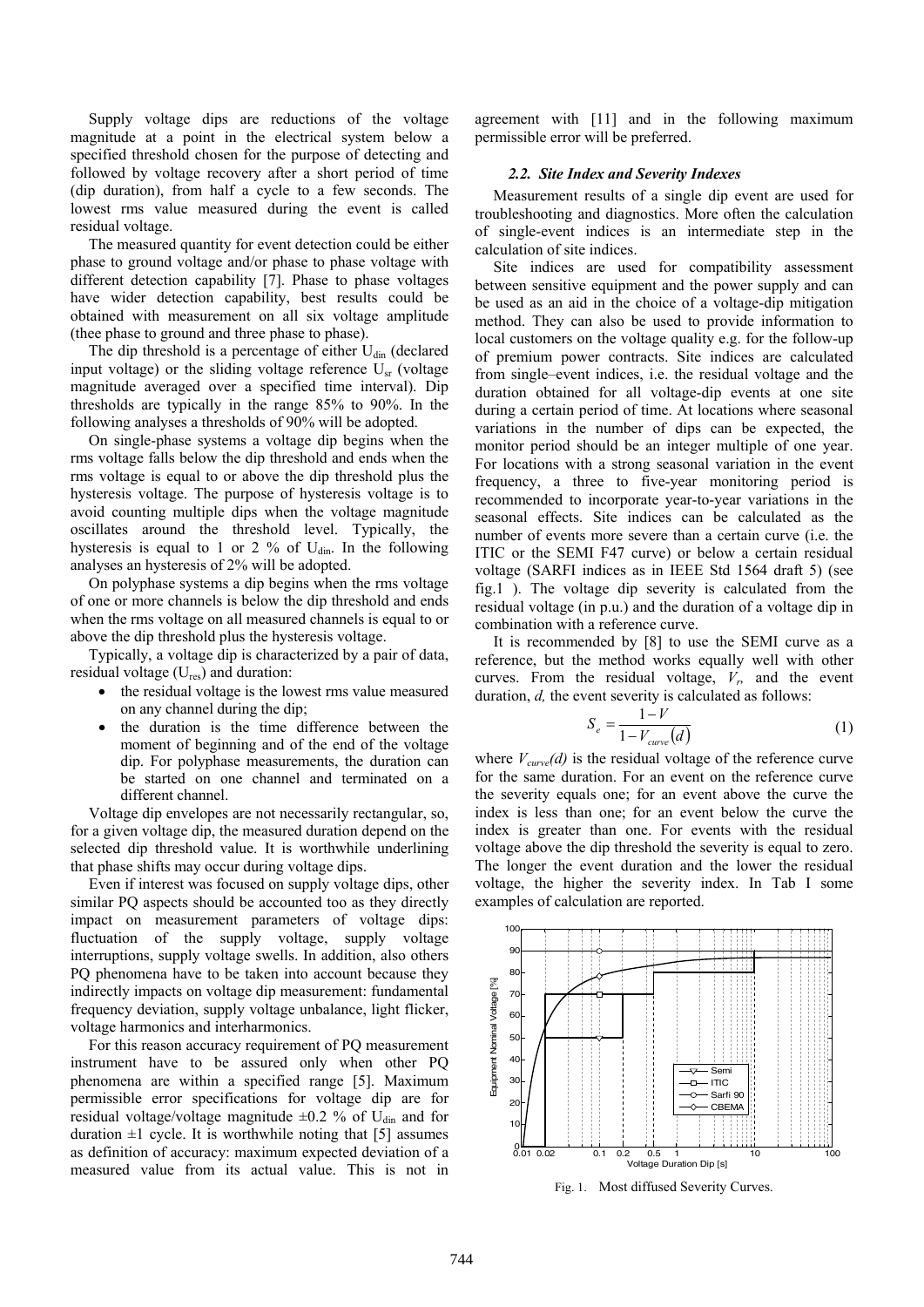# **3. SYSTEMATIC DEVIATION IN VOLTAGE DIP MEASUREMENT**

#### *3.1. Rms Measurement*

The measurement of dip parameters essentially lays on voltage rms measurement. According with [5], the basic rms measurement adopted for purpose is the value of the rms. voltage measured over 1 cycle, commencing at a fundamental zero crossing, and refreshed each half-cycle (in the following simply called  $U_{\text{rms}(1/2)}$ ). The  $U_{\text{rms}(1/2)}$  values are measured on each channel. In this way, for polyphase systems, this technique will produce rms values at different time instants on different channels. These values are used not only for voltage dip measurements but also for voltage swell and interruption detection.

The synchronization to the fundamental zero crossing straightforwardly implies a systematic deviation in measurement of dip duration due to rounding that applies in detection of beginning and of the ending of the event. The authors of the standard are aware of this aspect and, in facts, accuracy specifications, reported in [5] about voltage dip, requires that the measurement results of best class instrument shall be within 1 cycle that is really poor accuracy for a time measurement. Moreover, it is possible to prove that, in a lot of practical dip events, systematic deviation much greater than 0.2% applies also for residual voltage measurements [12].

It is apparent that measurement results obtained by best instrument built in compliance with [5] cannot be used with severity curves reported in fig. 1 without unacceptable ambiguity especially due to maximum permissible error on measurement of dip duration  $(\pm 1 \text{ cycle})$ .

A minor impact is related with accuracy in residual amplitude measurement nevertheless the problem also applies. Moreover, obviously, this permissible error reflects also in calculation of severity index (1) with very remarkable effects especially for short events: it can make double the index of severity.

It is important to underline that this tolerance is systematic because it comes from detection algorithm that is imposed, in such a way that an instrument cannot perform better measurement in agreement with [5]. This makes the instrument IEC 61000-4-30 compliant useless for severity index and site index assessment.

Another important aspect to point out is related to the way to keep on performing rms measurements after the beginning of a voltage dip. During this event zero crossing are no more reliable reference because fundamental components even could miss at all or a phase shift may occur. This aspect is not clearly addressed by [5]

TABLE I. EXAPLE OF SEVERITY INDEX CALCULATIONS WITH SEMI F47

| Residual                | Duration, T [s] |                                          |     |                        |  |  |  |
|-------------------------|-----------------|------------------------------------------|-----|------------------------|--|--|--|
| voltage, U <sub>r</sub> | $T \leq 0.02$   | $0.02 \le T \le 0.2$ 0.2 $\le T \le 0.5$ |     | 0.5 $\leq$ T $\leq$ 10 |  |  |  |
| [pu]                    |                 |                                          |     |                        |  |  |  |
| 0.0                     | 1.0             | 2.0                                      | 3.3 | 5.0                    |  |  |  |
| 0.1                     | 0.9             | 1.8                                      | 3.0 | 4.5                    |  |  |  |
| 0.2                     | 0.8             | 1.6                                      | 2.7 | 4.0                    |  |  |  |
| 0.4                     | 0.6             | 1.2                                      | 2.0 | 3.0                    |  |  |  |
| 0.6                     | 0.4             | 0.8                                      | 1.3 | 2.0                    |  |  |  |
| 0.8                     | 0.2             | 0.4                                      | 07  |                        |  |  |  |

Also different approaches for dip event characterization exist [8] and they adopt as the basic block of measurement, the rms voltage calculated over a full-cycle sliding window. In this way rms value is recomputed every sampling point. With this approach an increased resolution in residual voltage and duration parameters is expected [12]. On the other hand higher computational burden or specific synchronization hardware is required to keep the window length fitting actual fundamental period [13].

Anyway, actually, in rms measurement the difference between synchronized and nearly-synchronized measurements is expected to be small. In fact, it is possible to analytically calculate, under simplifying hypothesis, the normalized error that applies, when rms calculation is performed in a desynchronized condition. Considering a sinusoidal signal with a rms value *U*, with an estimated frequency *f*, and an actual frequency  $f + \Delta f$ , the maximum normalized error, *en,Max*, can be written as

$$
e_{n,Max} = \sqrt{1 + \frac{\sin(2\pi\Delta f_n)}{2\pi(1 + \Delta f_n)}} - 1
$$
 (2)

where normalized desynchronization  $\Delta f_n$  is introduced. Fig 3 reports  $e_n_{\text{Max}}$  of (6) versus relative desynchronization,  $\Delta f_n$ . The value of *en,Max* can be calculated, under small desynchronization hypothesis, adopting first order approximations,

$$
e_{n,MAX} \cong \frac{1}{2} \frac{\Delta f_n}{1 + \Delta f_n} = \frac{1}{2} \frac{\Delta f}{f + \Delta f}
$$
 (3)

with this calculation absolute difference is less than  $0.17\%$ till relative desynchronization is less than 10%.

This surprisingly simple relation states that the relative error in rms voltage measurement is half of the relative error in frequency synchronization. The above-mentioned uncertainty requirements for residual voltage measurement (0.2%) thus translate into a 0.4% uncertainty requirement in frequency synchronization.

This result is in agreement with that contained in [8] obtained with a different approach. When digital signals are considered also uncertainty due to quantization of each sample in amplitude related to ADC finite number of bit and due to quantization in time related to sampling should be accounted [14]. Anyway, the preeminent part of uncertainty for most of situations is related to accuracy of synchronization and it can be calculated with (8). In the following both synchronized and desynchronized techniques will be accounted.



Fig. 2. Maximum relative rms deviation versus desynchronization.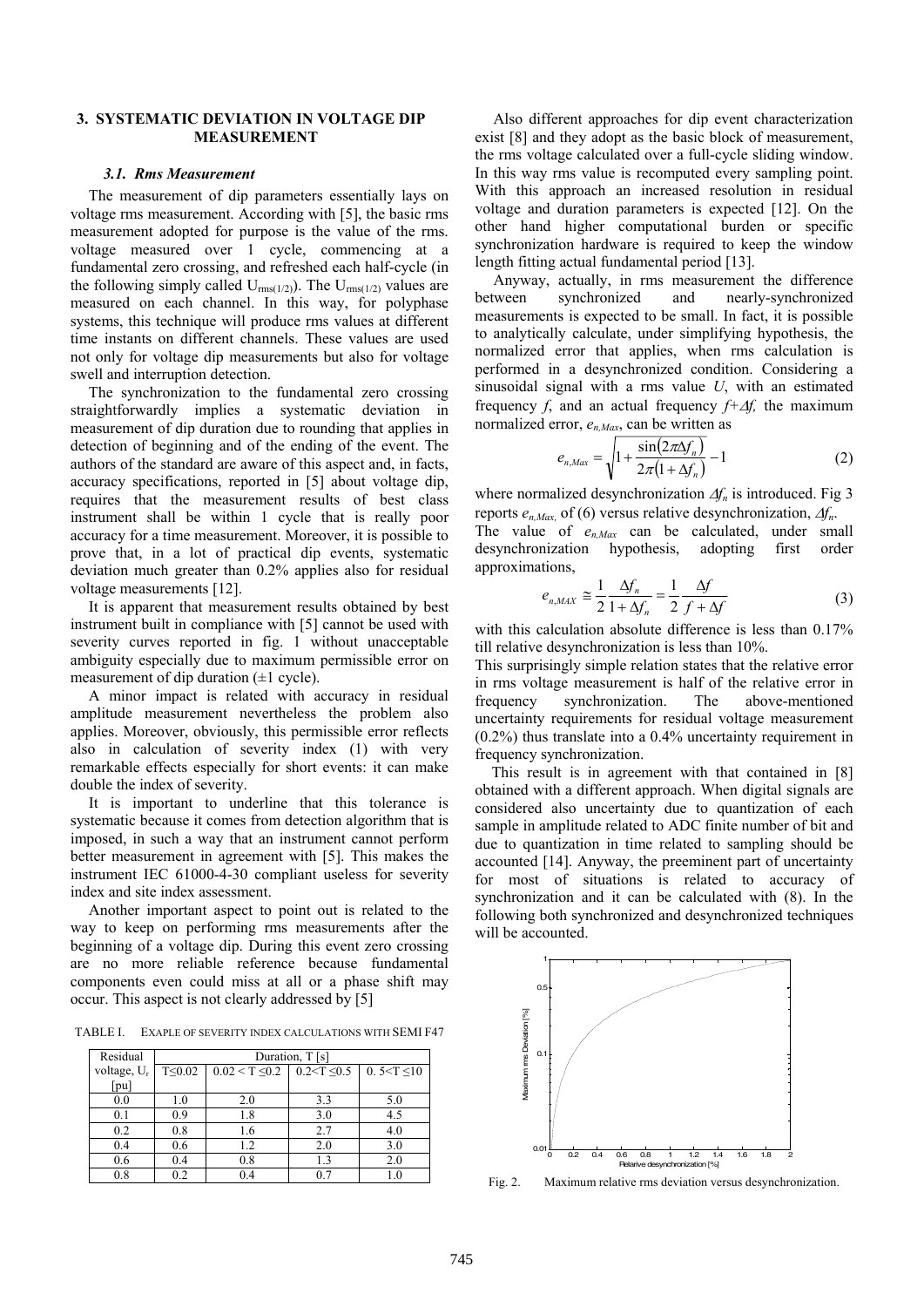#### *3.2. Duration Measurement*

A not trivial question about dip characterization is measurement of the event duration. In fact, event beginning and ending are ideally time instants but for their measurement reference is made to rms value that is an integral value thus defined over a time interval.

It is worthwhile analytically calculating, even under simplified hypothesis, delay phase angle,  $\alpha$ , between the beginning and the detection of the event.

Let consider a sinusoidal signal, with, *Ui* the relative rms amplitude before that the event applies,  $U_r$  is the relative amplitude after beginning of the event (the residual amplitude) that is considered constant until detection applies,  $\Delta U_n$  the relative detection threshold,  $\varphi$  the phase angle at which the event starts, and  $\alpha$  the delay phase angle after which the event is detected performing a continuous rms calculation with a sliding window of one period. With some mathematical manipulation, [16], the relation among parameters can be written as:

$$
2\pi \frac{U_i^2 - \Delta U_n^2}{U_i^2 - U_r^2} = \alpha - \sin(\alpha)\cos(\alpha + 2\varphi)
$$
 (4)

This is an implicit function that can be only numerically inverted. It is worthwhile underlining that relation (4) can be used also for sudden amplitude increasing but in this case the delay in detection of event is equal to  $2\pi$ - $\alpha$ *.* 

For sake of clarity, in following detection delay is expressed in relative term that is a percentage of the fundamental period:

$$
d = \alpha \frac{100}{2\pi} \tag{5}
$$

This result can be easily associated to time interval multiplying for fundamental time period.

Fig. 3 reports the detection delays obtained by (4) and (5) versus the starting phase angle, *φ*, for different values of the residual amplitude, *Ar* adopting initial amplitude equal to 1 and a detection threshold equal to 90 %. It is evident that phase angle affects the detection delay for a value that does not overcome the 25% of the period. Bigger impact comes from residual voltage values. The worst case applies obviously when residual voltage is equal to detection threshold  $(A_r = 0.9)$ . This case is not reported in Fig. 5 as the relative delay is obviously 100% whatever the phase angle is.



Fig. 3. Normalized detection delay versus phase angle for different values of the residual voltage adopting the detection threshold equal to 0.9.

Minimum delay is about 10%. It applies when the beginning of the dip is exactly half of the detection delay angle before of the value of 90° for instantaneous phase angle. In this condition the effect of the dip is the most remarkable because the amplitude reduction affects the values around the peek of sinusoidal. Nevertheless, adopting (4) the minimum delay could be even lower reaching nearly zero value.

This condition corresponds to the situation in which the initial amplitude, *Ai*, was only slightly higher than detection threshold so that the amplitude reduction is immediately detected. Best conditions for an accurate evaluation of event duration are those corresponding to an amplitude reduction around 79 % followed by a return to rated conditions: in these cases the delay in detection of beginning of the event are nearly equal to the delay in detection of ending and these systematic effects nearly compensate each other.

Starting from the detection delays obtained with (4) for a rms calculation with sliding window, the delays for a synchronized rms calculation,  $\alpha_s$ , can be calculated by

$$
\alpha_s = \text{ceil}\left(\frac{\alpha + \varphi}{\pi}\right) \cdot \pi - \varphi \tag{6}
$$

where *ceil*, the function that rounds to the nearest integer towards infinity, was introduced. In this situation, the detection always applies with a greater delay because, after deceasing of rms value below detection threshold (*α* delay), an additional delay have to be accounted because the detection can take place only when instantaneous phase angle  $(\theta + \varphi)$  reaches the next integer multiple of  $\pi$  (*ceil* function) corresponding to the next zero crossing. Also this delay can be normalized with (5).

Fig. 4 reports the synchronized detection delays obtained by (6) in the same condition of fig. 3. The phase angle affects the detection delay for a maximum value that is 50% of period. This additional delay can be reached whatever residual amplitude is accounted. The worst case reaches the values of nearly 150 %. It applies when residual voltage is equal to detection threshold  $(A_r = 0.9)$  and event begins immediately after the zero crossing. Also in this situation  $\alpha_s$ values can be used for calculating delays for detection of a sudden amplitude increasing. In this case, the (6) become:

$$
\alpha_s = ceil\left(\frac{2\pi - \alpha - \varphi}{\pi}\right) \cdot \pi + \varphi \ . \tag{7}
$$



Fig. 4. Quantized detection delay versus phase angle for different values of the residual voltage adopting the detection threshold equal to 0.9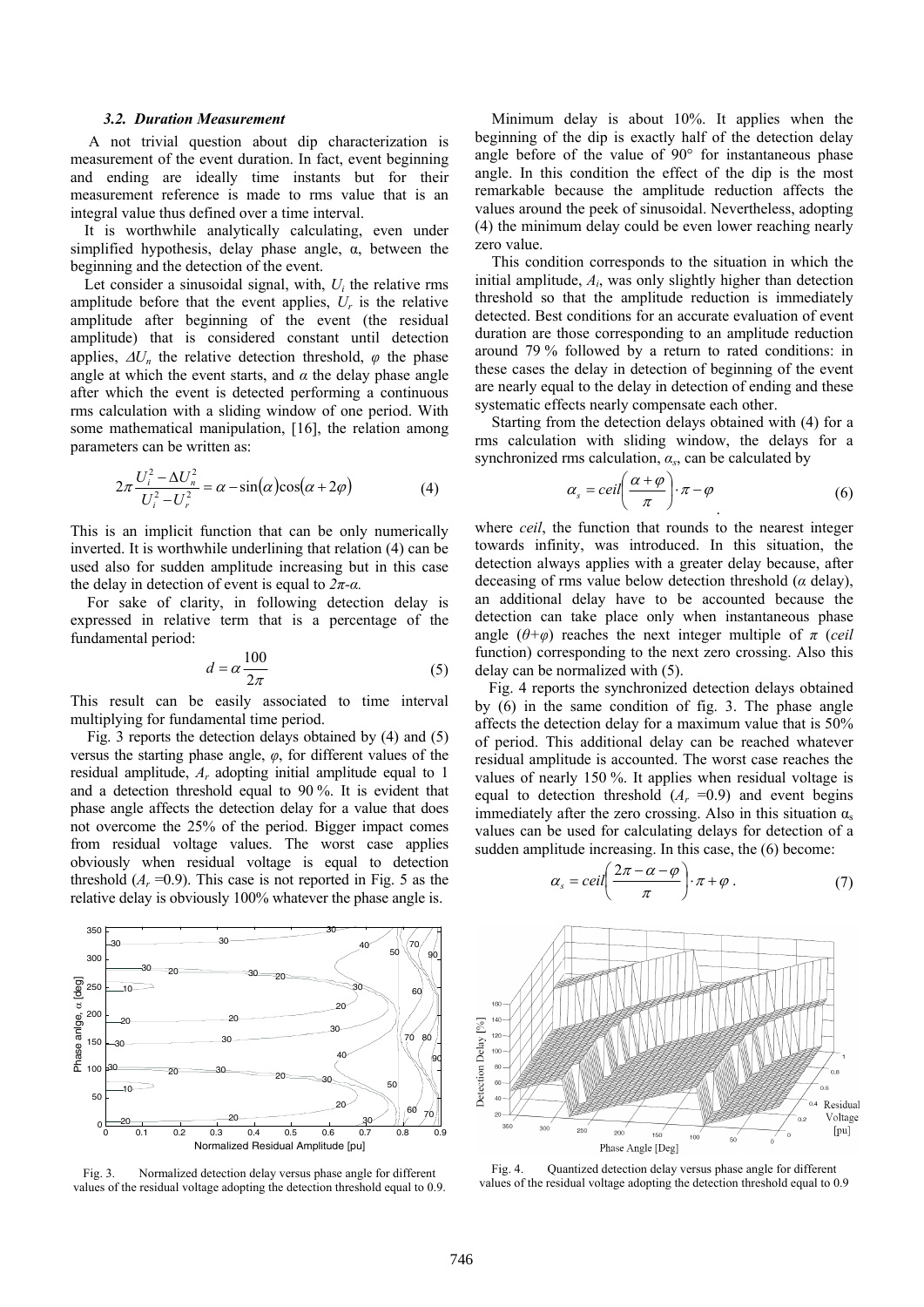Minimum delay is about 20%. It applies when the detection of the dip is immediately before the zero crossing. Nevertheless, also for synchronized rms calculation, the minimum delay could be even lower reaching nearly zero value if the initial amplitude, *Ai*, was only slightly higher than detection threshold so that the amplitude reduction is immediately detected.

The results obtained in both Fig. 3 and Fig. 4, point out a great concern in adopting severity curves as those reported in Fig. 1. In fact, for a given voltage dip, the measured duration is highly dependent on the phase angle at which the event starts. So, the same event (e.g. the rms amplitude suddenly become zero for one cycle than it return to nominal value) can be measured with a completely different duration according to the phase angle at which it applies due to delays in detection of its beginning and its ending and the measured values can range from 12 ms to 32 ms.

### **4. NUMERICAL CASE STUDY**

In order to apply the obtained results, two numerical case studies are presented.

Let consider a voltage dip characterized by a 70% of residual voltage for exactly 2 cycles and with initial phase angle equal to zero (see fig. 5a where x axis reports time expressed as a percentage of the fundamental period). The depicted signal is what a power quality calibrator presents as output when 2 cycle 70% dip with 0 initial phase angle is required.

Nevertheless, even with an ideal measurement of voltage rms (see fig. 5b)), this event has a different duration. Performing rms calculation with a sliding window (solid line in 5b) event duration is estimated as 241 %, considering rms values each half cycle synchronized with fundamental zero crossing (dots in 5b) the time duration is 250 %.

No method detects 2 cycle event. This means that in accuracy assessment of dip detection instrument, adopting calibrator settings as reference values produces unfair deviations that should be corrected before accuracy calculation in order to find out real performances. Of course this deviation depends on dip depth and starting phase angle. Tab. II reports the results of application of formulas from (4) to (7). The parameters of first two rows correspond to the situation of first case study and the results are in agreement with delays found with the numerical simulation: the difference between delay in detection of ending and beginning of the event correspond to found deviation. This means that formulas (4)-(7) can be utilized to correct systematic deviation from calibrator settings before calculation of instrument accuracy.

A little more complex situation is considered in case study 2: at initial phase of 90 degree the amplitude at first decreases to 80% for one cycle, then becomes 0% for another cycle. Finally, the value of restored voltage is 95% (see fig. 6). Once again actual event duration is 2 cycle but sliding method detects a duration of 246% and synchronized method a duration of 250%. The parameters of last two rows correspond to the situation of second case study and also in this more complex case the results are in agreement with delays found with the numerical simulation.



Fig. 5. Case study 1 voltage dip a) istantaneous voltages; b) rms values calculated with sliding window (line) and half cycle syncronization (dots).



Fig. 6. Case study 2 voltage dip a) istantaneous voltages; b) rms values calculated with sliding window (line) and half cycle syncronization (dots).

TABLE II. EXAMPLE OF TIME DELAY CALCULATION

| $\varphi$ [deg] | Ui [%] | Ur [%] | ∆Un [%] | $d \frac{9}{6}$ | $ds$ [%] |
|-----------------|--------|--------|---------|-----------------|----------|
|                 | 100    | 70     | 90      | 31.47           | 50       |
|                 | 70     | 100    | 92      | 72.42           | 100      |
| 90              | 100    | 80     | 90      | 51.39           |          |
| 90              |        | 95     | 92      | 96.85           | 125      |